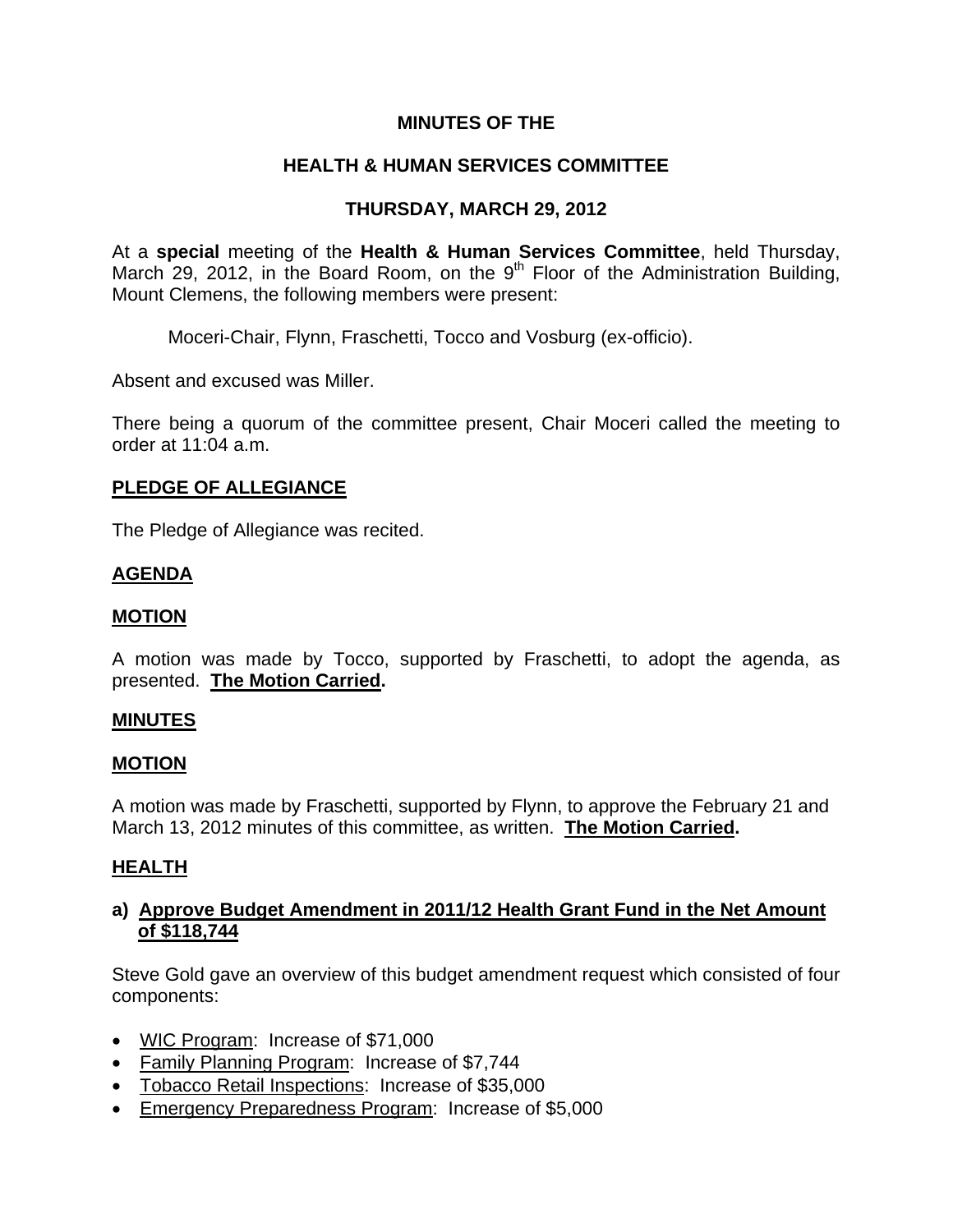The following commissioners spoke: Flynn, Fraschetti, Tocco and Moceri.

# **MOTION**

A motion was made by Fraschetti, supported by Flynn, to approve increases in budgeted revenues and expenditures in the 2011/12 Health Grant Fund in the net amount of \$118,744 to account for differences between the final amounts awarded and the amounts included in the 2011/2012 budget approved by the Board of Commissioners in September, 2011. Further, this budget action addresses budgetary issues only. It does not constitute the Commission's approval of any County contract. If a contract requires Commission approval under the County's Contracting Policy or the County's Procurement Ordinance, such approval must be sought separately. **Forward to the Finance Committee. The Motion Carried.** 

## **b) Approve Budget Amendment in 2011/12 Health Grant Fund in the Amount of \$90,000**

Steve Gold gave an overview of this budget amendment request:

• Environmental Health: Increase of \$90,000

The following commissioners spoke: Flynn, Fraschetti and Moceri.

## **MOTION**

A motion was made by Tocco, supported by Fraschetti, to approve an increase in budgeted revenues and expenditures in the 2011/12 Health Grant Fund in the amount of \$90,000 to account for a grant award to the Health Department. Further, this budget action addresses budgetary issues only. It does not constitute the Commission's approval of any County contract. If a contract requires Commission approval under the County's Contracting Policy or the County's Procurement Ordinance, such approval must be sought separately. **Forward to the Finance Committee. The Motion Carried.** 

## **c) Approve Budget Amendment in Health Grant Fund 220 in the Net Amount of \$179,471.68**

Steve Gold gave an overview of this budget adjustment request:

- Rapid Water Testing: Decrease of (\$2,378.21)
- 

• GLRI – IDEP: Increase of \$16,256.56

- GLRI HHW: Increase of \$28,837.25
- Inland Beach Monitoring: Decrease of (\$4.00)
- DEQ Support #4: Increase: \$74,507.08
- Animal Shelter Act 287: Increase of: \$62,253.00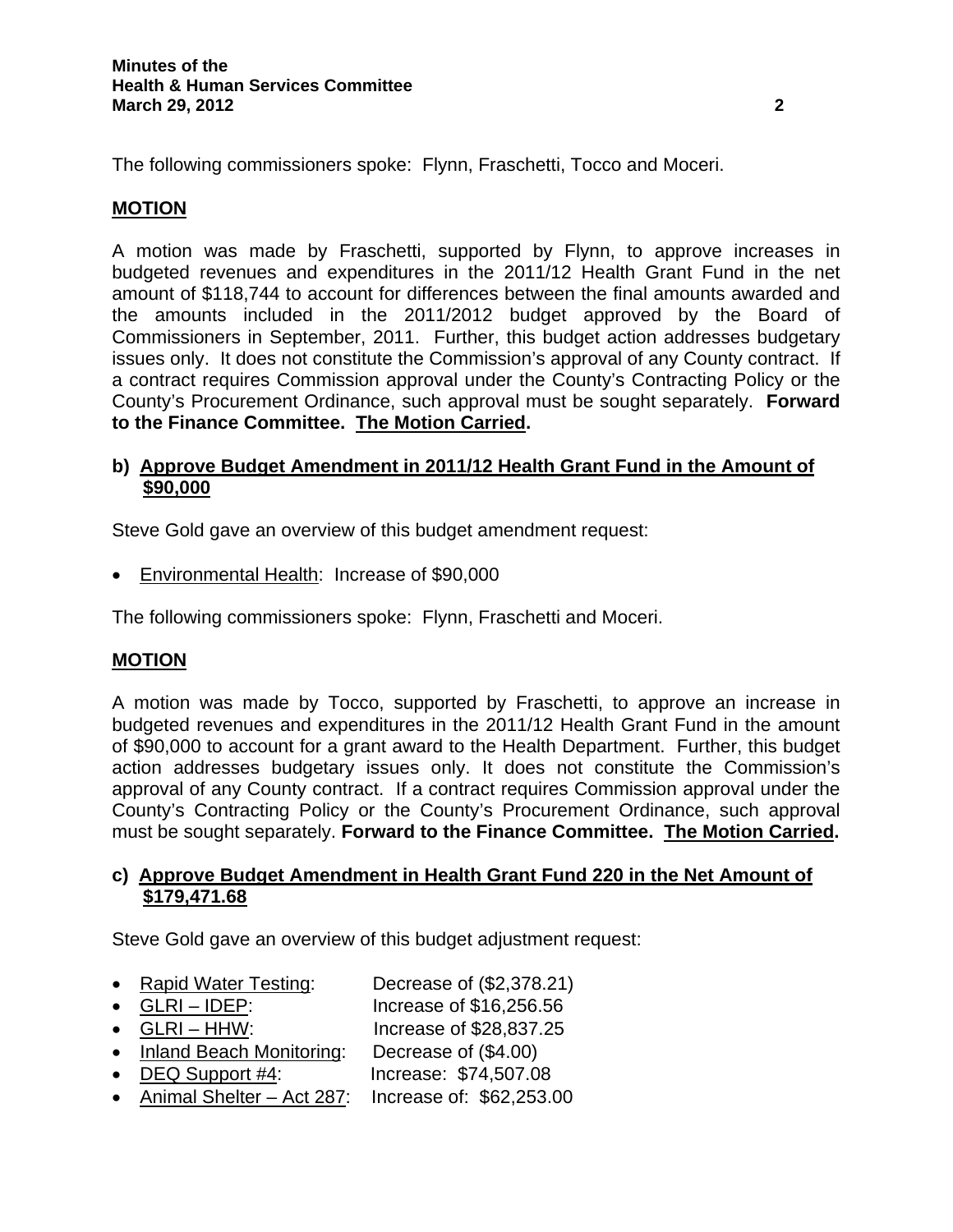Net Effect on Fund 220 in 2012: \$179,471.68 increase

The following commissioners spoke: Moceri and Tocco.

## **MOTION**

A motion was made by Flynn, supported by Tocco, to approve an increase in the Health Department Grant Fund 220 in the net amount of \$179,471.68 by rolling available fund balances collected in previous years. Further, this budget action addresses budgetary issues only. It does not constitute the Commission's approval of any County contract. If a contract requires Commission approval under the County's Contracting Policy or the County's Procurement Ordinance, such approval must be sought separately. **Forward to the Finance Committee. The Motion Carried.** 

#### **SENIOR SERVICES**

#### **a) Approve Budget Amendment in Senior Citizen Services General Fund Budget in the Amount of \$29,057.93**

Rhonda Powell gave an overview of this budget amendment request. She reported that all funds raised were through various types of fundraising.

The following commissioners spoke: Fraschetti and Tocco.

Commissioner Tocco asked Rhonda Powell to supply the following information for the Finance Committee meeting relating to the budget amendment request:

- If this amount is accumulative over past years beyond 2011, and to please provide a record keeping in relation to the \$29,057.93 raised.
- Was any amount accounted for in the 2012 budget? If not, why.
- What is the budget process related to fundraising dollars?
- Why is the county still accepting cash, given the problems that occurred in the past?

The following commissioner spoke: Flynn.

Steve Gold addressed the committee.

Commissioner Flynn asked about the protocol for the receipt of cash (and checks) based on fundraising. Steve Gold indicated written policies and procedures for cash management are in place. Commissioner Flynn asked that a copy of the written policies and procedures be forwarded to the Board Office.

The following commissioner spoke: Moceri.